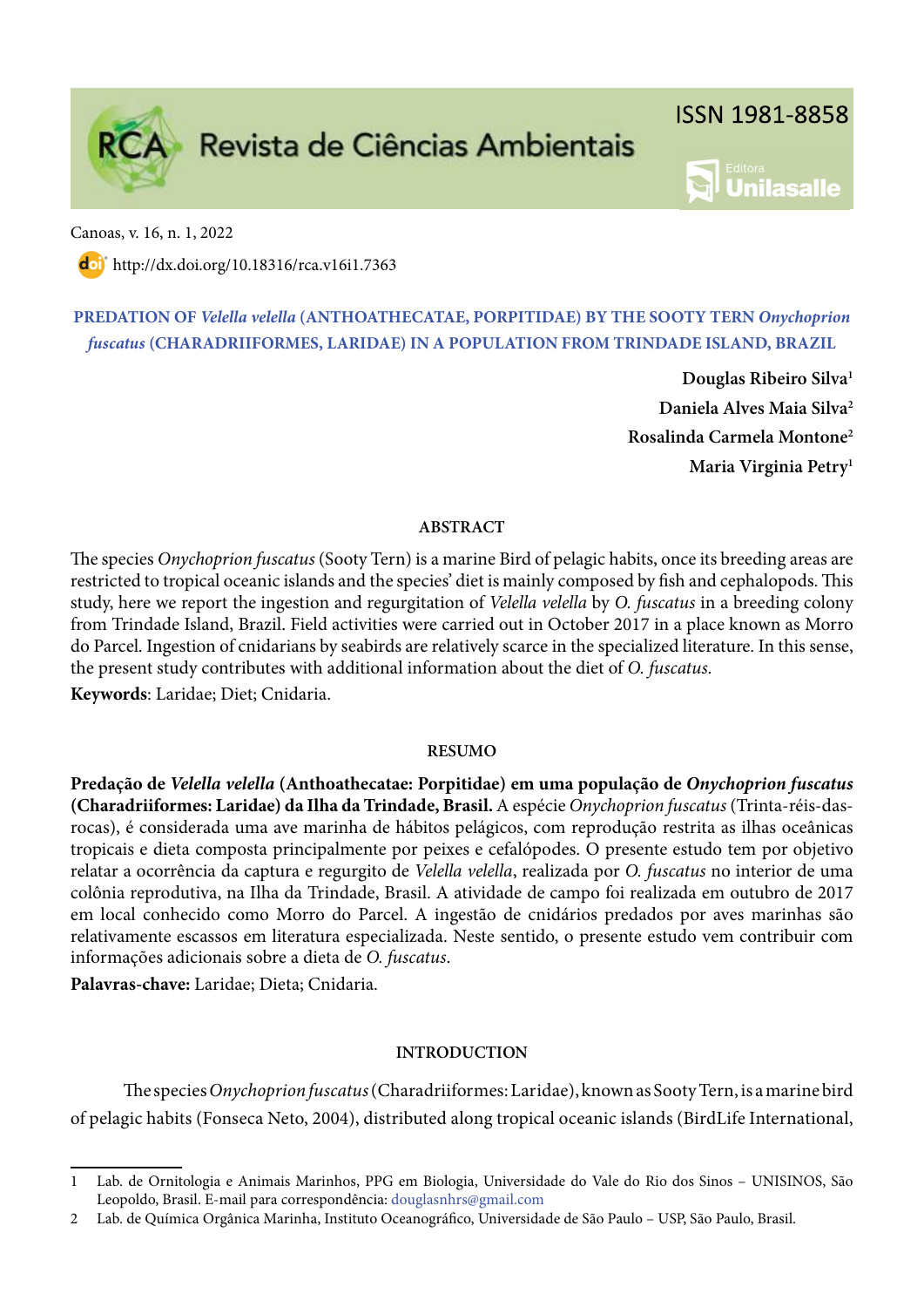2021). Studies concerning the diet of O. fuscatus mostly emphasize the presence of fish and cephalopods as the main prey items ingested by this species (Harrison et al., 1983; Jaquemet et al., 2008; Ménard et al., 2012). In a study carried out in the Houtman Abrolhos Islands, an archipelago located in the Indian Ocean, the presence of insects in lesser amounts are found in regurgitations of O. fuscatus (Surman and Wooller, 2003).

In general, few studies report the ingestion of cnidarians by seabirds (Ates, 1991; Arai, 2005; Suazo, 2008; Petry et al., 2009), and to a lesser extent with taxonomic determination at the species level (Harrison et al., 1983), since the digestion of cnidarians' body tissues occur very quickly (Jackson et al., 1987). Hence, it is difficult to find these organisms in birds' spontaneous regurgitations or stomach contents, which represent the most frequently methods used to analyze seabirds' diet (Petry et al., 2001; 2004; Colabuono and Vooren, 2007; Da Silva Fonseca and Perty, 2007; Petry et al., 2008; 2009).

Velella velella (Anthoathecatae: Porpitidae) is a bluish-colored invertebrate of whose body structure is composed by a floating base and a triangular structure, above the base, called sail, which is used for locomotion, by directing the swimming movements (Kirkpatrick and Pugh, 1984). Harrison et al. (1983) reported the ingestion of V. velella in the northern Pacific Ocean by Phoebastria immutabilis, Onychoprion fuscatus, Onychoprion lunatus, Oceanodroma tristrami and Procelsterna cerulea. In a review regarding cnidarian predators, other than fish, Ates (1991) also reported the ingestion of V. velella by Fulmarus glacialis.

Studies regarding birds' diet are important because it contributes to the knowledge about the trophic ecology of species, and because these records can provide a database for future studies and/or environmental planning (Petry et al., 2009; Mallet-Rodrigues, 2010; Oliveira et al., 2019). In general, studies that specifically report the presence of cnidarians in seabird diets are scarce, and reporting the occurrence of new records contributes to knowledge of trophic ecology and provides information to be analyzed for each species in conservation plans. Here we report the occurrence of the cnidarian species Velella velella within the regurgitated content of a Sooty Tern Onychoprion fuscatus individual from Trindade Island, Brazil.

### RECORD DESCRIPTION

During surveying activities conducted over the Parcel Hill (Morro do Parcel) at Trindade Island (Figure 1), during afternoon, on October 25, 2017, an O. fuscatus individual, which was observed resting within the breeding colony, spontaneously regurgitated directly on the ground (20°31'9.75"S,  $29^{\circ}18'5.41''$ W). The regurgitated mass was sampled and then analyzed in laboratory, by determining the food items at the lowest taxonomic level as possible. Altogether, six individuals of V. velella (Figure 2a) were found in the sample. Additionally, we observed that some individuals captured in the Turtles Beach (Praia das Tartarugas) had blue colored spots at the base of the beak (Figure 2b), possibly indicating contact with the bluish pigmentation of V. velella. These records may indicate that V. vellela contributes to the diet of O. fuscatus in Trindade Island.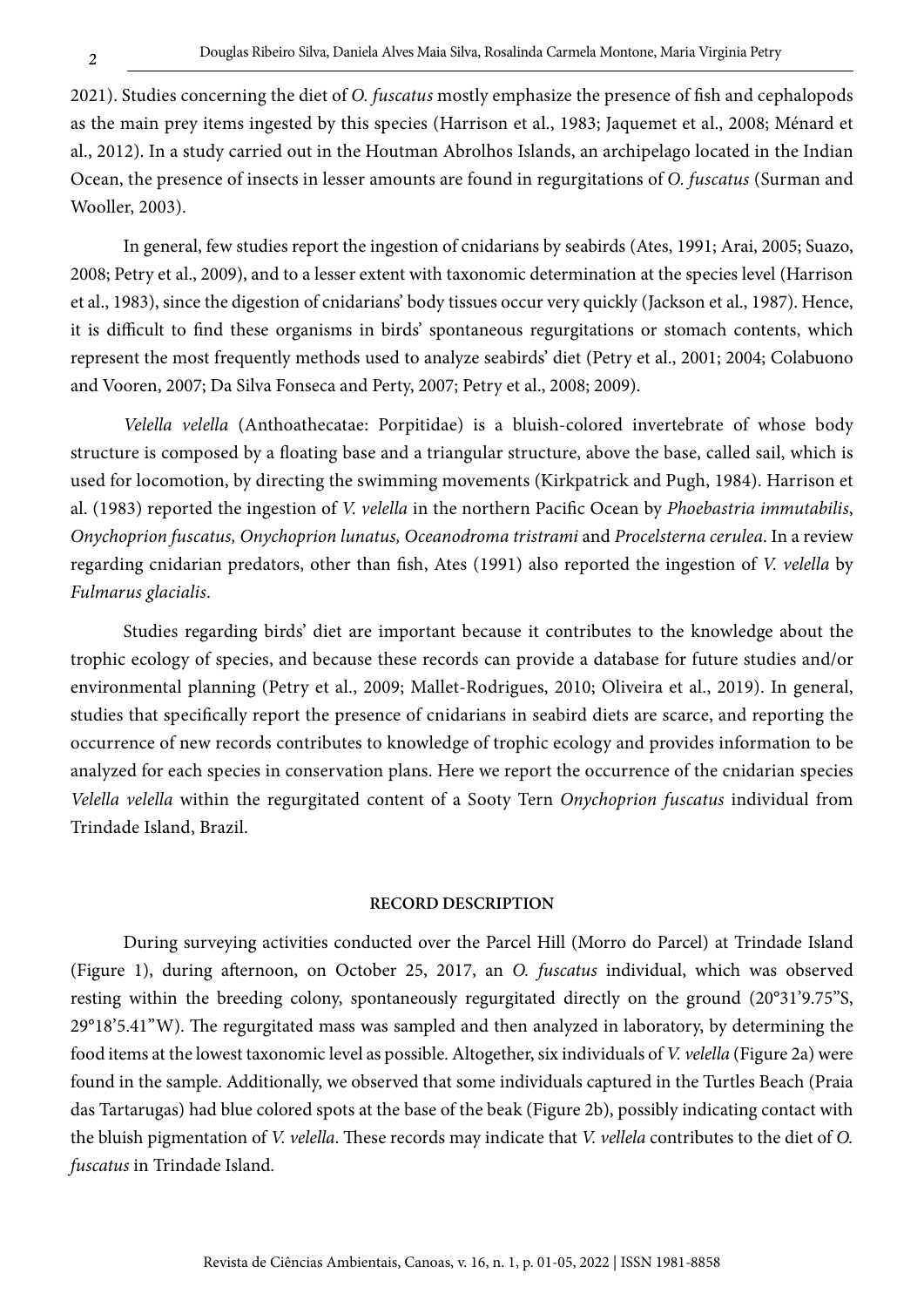We believe that the capture of V. velella by O. fuscatus was not accidental and that this cnidarian species represents a food item in the diet of the bird, which was reinforced by the finding of bluish spots at the base some individuals' beak around the colony that we observed. In a study published by Harrison et al. (1983), four individuals of V. vellela were found in the diet of O. fuscatus in the Pacific Ocean, corroborating the hypothesis that it is an item that may compound its diet, even if sporadically.



Figure 1. Location of Trindade Island in relation to South America and location of the record of O. fuscatus regurgitating V. velella.

Considering that floating organisms such as V. velella depend on the variation and direction of ocean currents, this food item can be considered opportunistic in the diet, and not a daily-basis resource for the species O. fuscatus. To date, the consumption of V. velella by O. fuscatus and by other bird species that breed at Trindade Island seems to be yet unreported.



Figure 2. Individuals of Velella velella sampled trough the regurgitated content at Morro do Parcel (a), and enlarged detail of the bluish spot on Onychoprion fuscatus beak (b).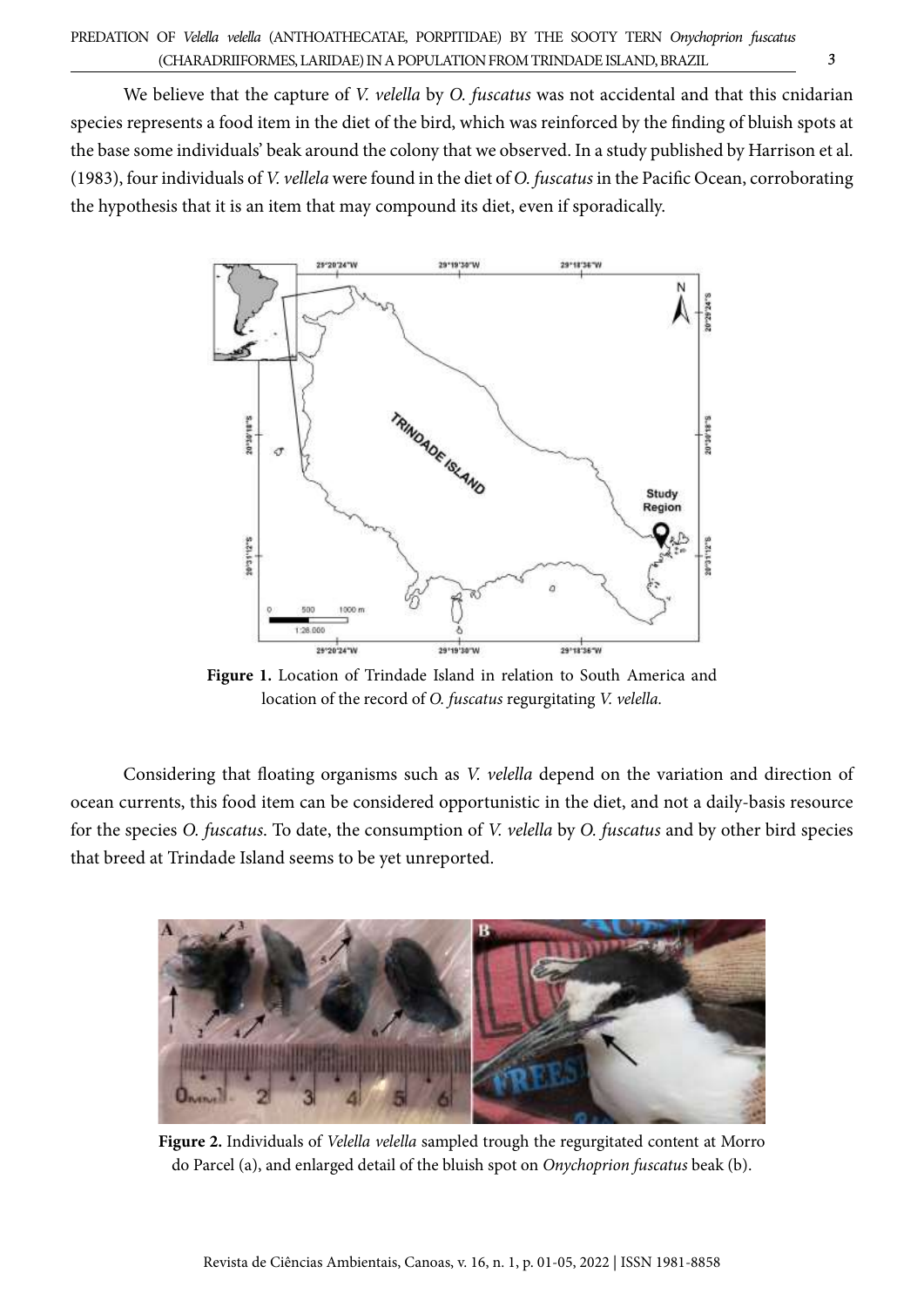# ACKNOWLEDGMENTS

This study was authorized by the Ministry of the Environment (MMA), license SISBIO n ° 38053-7 in a project entitled "Persistent organic pollutants in seabirds from Trindade Island and the São Pedro and São Paulo Archipelago: Influence of ecological factors in contamination patterns and pollutant dispersion in oceanic regions" approved in the notice 15/2015 - PROGRAMA ARQUIPÉLAGO E ILHAS OCEÂNICAS - CNPQ Process n ° 442858 / 2015-9. We are grateful for the logistical support provided by the Secretariat of the Interministerial Commission for the Resources of the Sea (SECIRM), the colleagues of the Ornithology and Marine Animals Laboratory of the University of Vale do Rio dos Sinos for all their support, and the military and civilians who were present at the POIT during the period from October to December 2017.

#### **REFERENCES**

ARAI, M. 2005. Predation on pelagic coelenterates: a review. Journal of the Marine Biological Association of the United Kingdom, 85(3):523-536.

ATES, R. M. L. 1991. Predation on Cnidaria by vertebrates other than fishes. Hydrobiologia, 216(1):305-307.

BIRDLIFE INTERNATIONAL. Species factsheet: Onychoprion fuscatus. Downloaded from: <http://www.birdlife. org> on 22/12/2021. Available on: <http://datazone.birdlife.org/species/factsheet/sooty-tern-onychoprionfuscatus>. Accessed on: 22 Dez. 2021.

COLABUONO, F. I.; VOOREN, C. M. 2007. Diet of black-browed Thalassarche melanophrys and Atlantic yellownosed T. chlororhynchos albatrosses and white-chinned Procellaria aequinoctialis and spectacled P. conspicillata petrels off southern Brazil. Marine Ornithology, 35(1):9-20.

DA SILVA FONSECA, V. S.; PETRY, M. V. 2007. Evidence of food items used by *Fulmarus glacialoides* (Smith 1840) (Procellariiformes: Procellariidae) in Southern Brazil. Polar Biology, 30(3):317-320.

FONSECA NETO, F. P. 2004. Aves marinhas da ilha Trindade. In: J. O. Branco (Org.). Aves marinhas insulares brasileiras: bioecologia e conservação. Itajaí: Univali, p. 119-146.

HARRISON. C. S.; HIDA. T. S.; SEKI, M. P. 1983. Hawaiian seabird feeding ecology. Wildlife Monographs, 85:1-71.

JACKSON, S.; DUFFY, D.; JENKINS, J. 1987. Gastric digestion in marine vertebrate predators: in vitro standards. Functional Ecology, 1(3):287-291.

 JAQUEMET, S. et al. 2008. Comparative foraging ecology and ecological niche of a superabundant tropical seabird: the sooty tern Sterna fuscata in the southwest Indian Ocean. Marine Biology, 155(5):505-520.

KIRKPATRICK, P. A.; PUGH, P. R. 1984. Siphonophores and Velellids: Keys and notes for the identification of the species. v. 29. London; Leiden: Brill Archive, 154p.

MALLET-RODRIGUES, F. 2010 Técnicas para a amostragem da dieta e procedimentos para estudos do forrageamento de aves. In: I. Accordi; F. C. Straube; S. Von Matter (Eds.). Ornitologia e Conservação: Ciência Aplicada, Técnicas de Pesquisa e Levantamento, p. 457-470.

MÉNARD, F. et al. 2012. Pelagic cephalopods in the western Indian Ocean: New information from diets of top predators. Deep Sea Research Part II: Topical Studies in Oceanography, 95:83-92.

OLIVEIRA, K. R.; CORRÊA, L. L. C.; PETRY, M. V. 2019. Dieta de Nannopterum brasilianus (Aves: Phalacrocoracidae), no sul do Brasil. Oecologia Australis, 23:432-439.

PETRY, M. V.; DA SILVA FONSECA, V. S.; JOST, A. H. 2004. Registro de pingüins-de-Magalhães (Spheniscus magellanicus) mortos no Rio Grande do Sul. Acta Biologica Leopoldensia, 26(1):139-144.